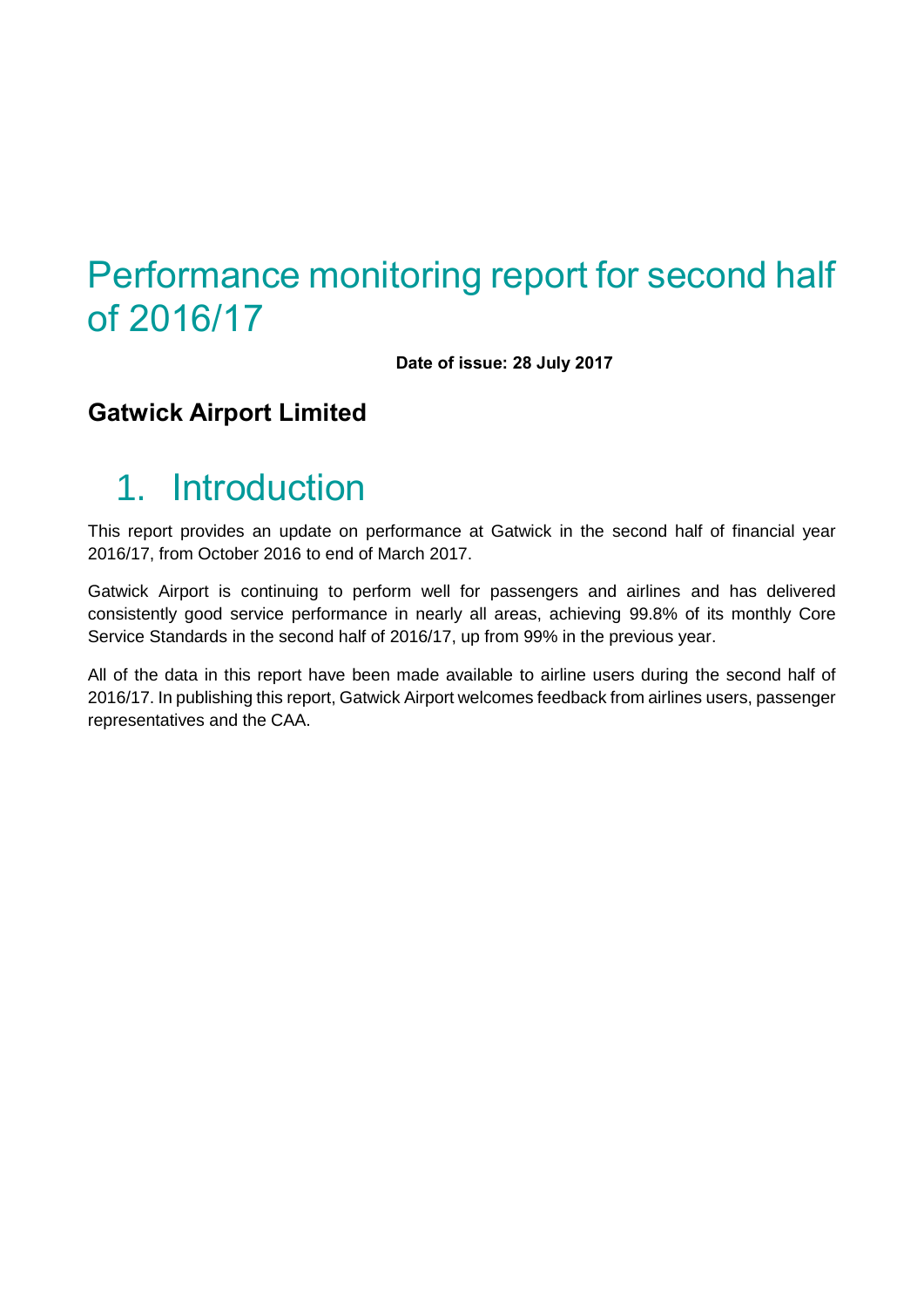

# 2. Traffic

Gatwick Airport served 44.1 million passengers in the financial year 2016/17. This was an increase of 7.7% over the previous year. The growth in passenger numbers was due to a combination of a higher number of Air Traffic Movements (ATMs), larger average aircraft size and higher load factors.

#### Table 1: Traffic data

 $\overline{a}$ 

|                           | 2016/17 | 2015/16 | % change   |
|---------------------------|---------|---------|------------|
| Passenger traffic (m)     | 44.1    | 40.9    | 7.7%       |
| ATMs (k)                  | 278.9   | 266.0   | 4.9%       |
| <b>Seats per ATM</b>      | 185.6   | 181.4   | 2.3%       |
| Load factor (%)           | 85.2%   | 84.8%   | $+0.4$ ppt |
| <b>Passengers per ATM</b> | 158.1   | 153.9   | 2.2%       |

Additional information on our traffic trends is available in our monthly traffic updates<sup>1</sup>.

<sup>1</sup> <http://www.gatwickairport.com/business-community/about-gatwick/our-performance/monthly-traffic-figures/>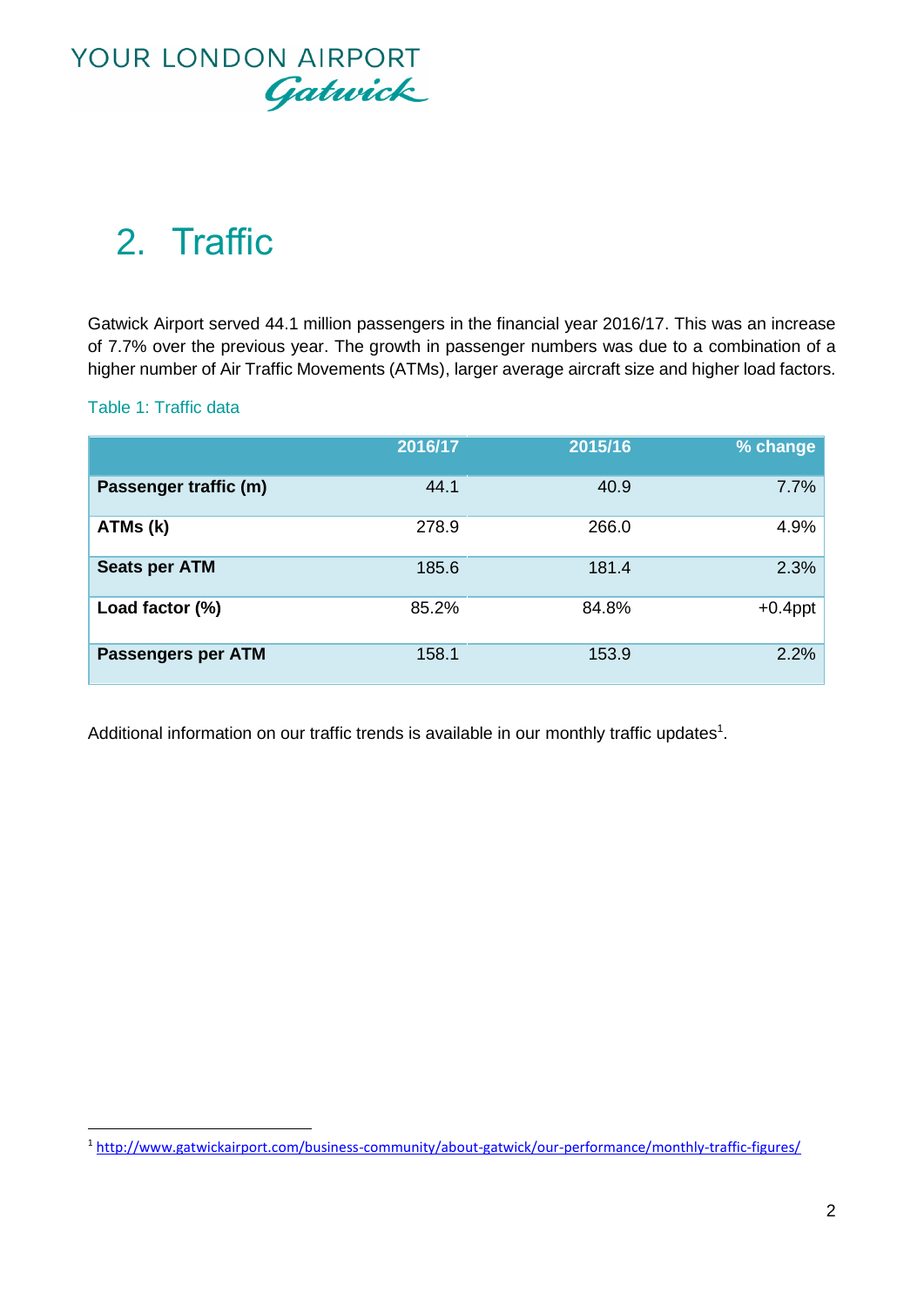

# 3. Service Quality

This section provides an overview of service quality at Gatwick. It provides an overview of our performance against the Core Service Standards to which we have committed and against other metrics important to our passengers, including baggage delivery and on time performance. Our published monthly reports contain a brief description of the service quality metrics<sup>2</sup>.

### Core Service Standards

Under the Commitments framework, Gatwick has agreed targets across a range of services with our airline community. These Core Service Standards specify the standards we are committed to delivering through the operations and facilities we provide to users. Where we fail to achieve the target in a given month, we issue a rebate on the airport charge to the airlines operating in the affected terminal.

There are 21 Core Service Standards, 18 of which have individual measures for each terminal (the exceptions to this are the measures relating to the inter-terminal shuttle system, external control post security queuing and the airfield congestion term). In total, Gatwick's performance is measured against 40 separate service targets for each month, giving 240 scores for a 6 month period.

The sections below describe performance across these measures, grouped into four categories: Quality of Service Metrics (QSM); security search; passenger operational metrics; and airfield operational metrics. Out of 240 total scores, 239 were passed, giving a pass rate of 99.6%. This is a very good performance.

#### QSM metrics

 $\overline{a}$ 

The QSM (Quality of Service Monitor) survey generates a set of passenger experience metrics. These are interview-based perception scores and capture how our passengers perceive Gatwick on a 1 to 5 scale (where 5 is 'Excellent'; 4 is 'Good'; 3 is 'Average'; 2 'Poor' and 1 'Extremely Poor'), across four different categories: seating availability, cleanliness, wayfinding and flight information. The scores are calculated as moving annual totals (MATs).

 $<sup>2</sup>$  Gatwick's monthly service quality reports can be accessed here: http://www.gatwickairport.com/business-</sup> [community/about-gatwick/our-performance/](http://www.gatwickairport.com/business-community/about-gatwick/our-performance/)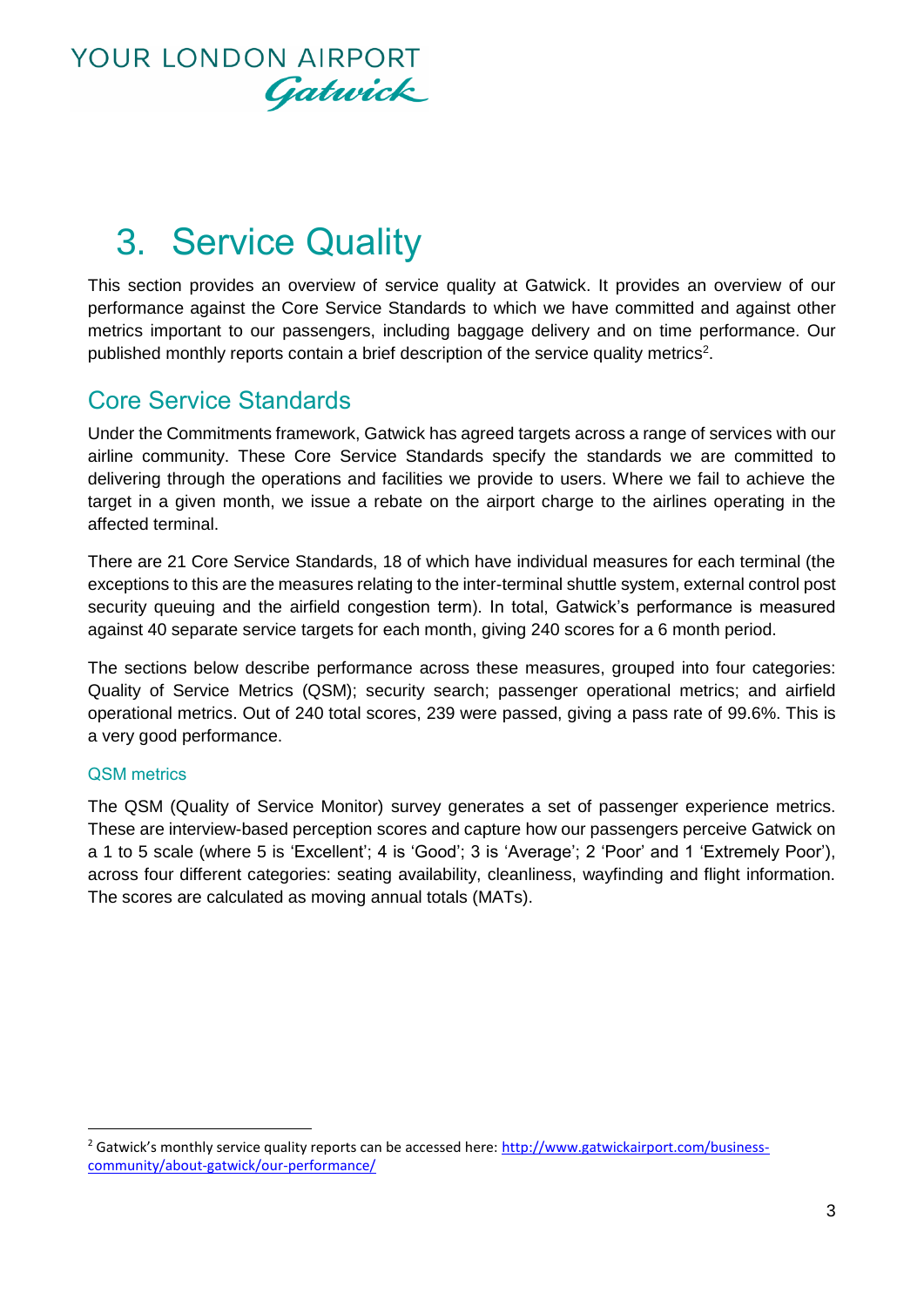#### **Table 2: QSM scores**

|                                             |              | <b>Target</b> | <b>Oct 16</b> | <b>Nov 16</b> | <b>Dec 16</b> | <b>Jan 17</b> | Feb <sub>17</sub> | <b>Mar 17</b> |
|---------------------------------------------|--------------|---------------|---------------|---------------|---------------|---------------|-------------------|---------------|
| <b>Departure lounge</b>                     | <b>North</b> | 3.80          | 4.09          | 4.08          | 4.05          | 4.05          | 4.04              | 4.06          |
| seating availability                        | South        | 3.80          | 3.92          | 3.92          | 3.90          | 3.90          | 3.89              | 3.89          |
| <b>North</b><br><b>Cleanliness</b><br>South |              | 4.00          | 4.05          | 4.06          | 4.06          | 4.06          | 4.06              | 4.07          |
|                                             |              | 4.00          | 4.14          | 4.14          | 4.14          | 4.14          | 4.14              | 4.14          |
| <b>North</b><br><b>Wayfinding</b><br>South  |              | 4.10          | 4.13          | 4.13          | 4.13          | 4.13          | 4.14              | 4.15          |
|                                             | 4.10         | 4.26          | 4.26          | 4.26          | 4.26          | 4.25          | 4.25              |               |
| <b>Flight information</b>                   | <b>North</b> | 4.20          | 4.36          | 4.37          | 4.36          | 4.37          | 4.37              | 4.38          |
|                                             | South        | 4.20          | 4.46          | 4.47          | 4.47          | 4.47          | 4.47              | 4.48          |

Over the period of the second half of 2016/17, all the QSM targets have been passed.

#### Security Search

The security metrics measure security queueing performance in 15 minutes periods across the day. The main targets are:

- Queues should be less than 5 minutes in more than 95% of 15 minute periods in a month in central passenger search;
- Queues should be less than 15 minutes in more than 98% of 15 minute periods in a month in central passenger search;
- There should not be any queues longer than 30 minutes in central passenger search;
- There are also targets for transfer passenger search, staff search and external control posts.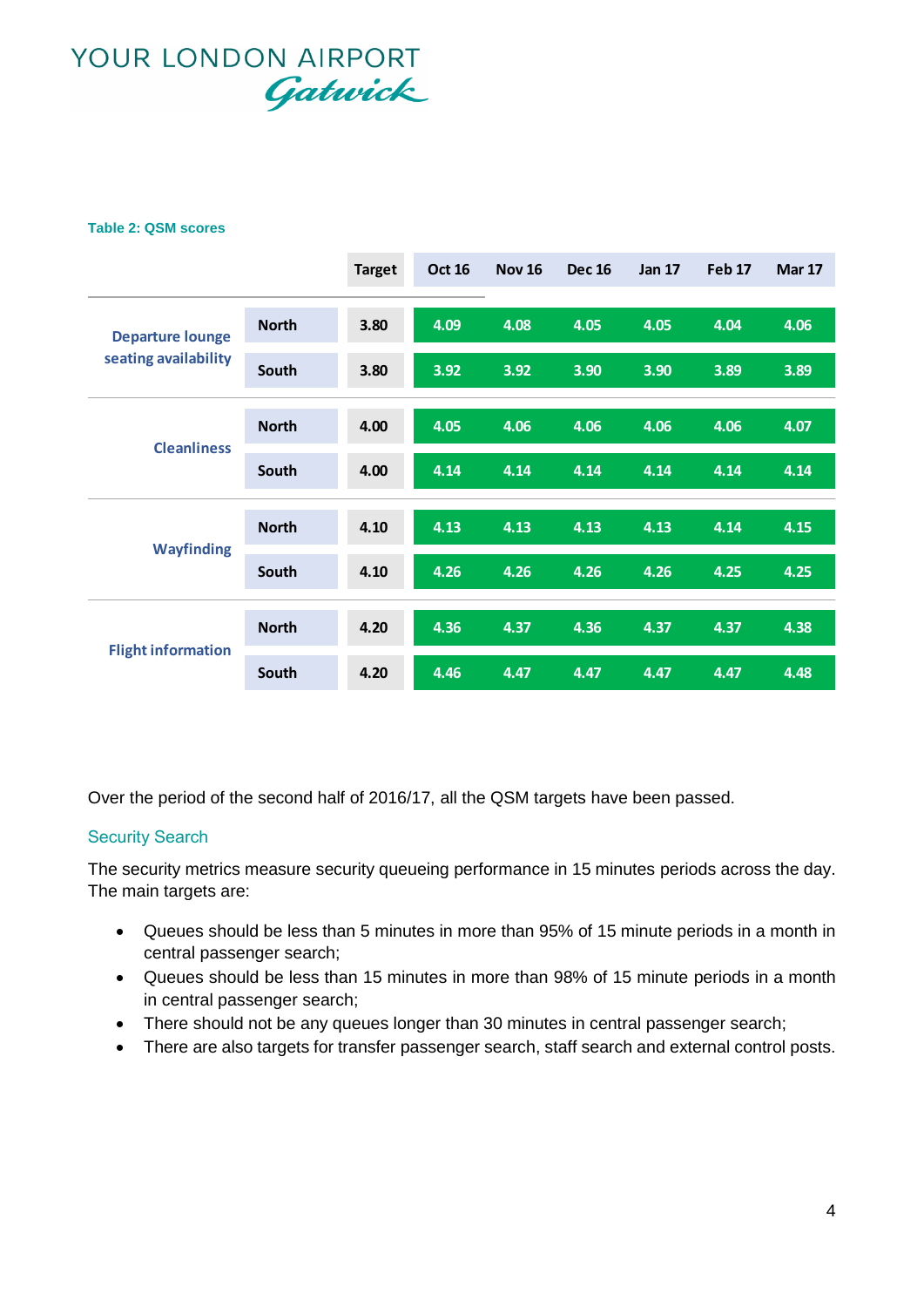#### **Table 3: Security search scores**

|                               |              | <b>Target</b> | <b>Oct 16</b> | <b>Nov 16</b> | <b>Dec 16</b> | <b>Jan 17</b> | <b>Feb 17</b> | <b>Mar 17</b> |
|-------------------------------|--------------|---------------|---------------|---------------|---------------|---------------|---------------|---------------|
| <b>Central &lt;5 minutes</b>  | <b>North</b> | 95.00%        | 98.51%        | 97.88%        | 97.10%        | 99.44%        | 98.79%        | 98.43%        |
|                               | South        | 95.00%        | 96.37%        | 96.13%        | 96.17%        | 98.43%        | 98.88%        | 98.75%        |
| <b>Central &lt;15 minutes</b> | <b>North</b> | 98.00%        | 100.00%       | 99.96%        | 99.88%        | 100.00%       | 100.00%       | 99.88%        |
|                               | South        | 98.00%        | 99.96%        | 99.96%        | 99.88%        | 99.92%        | 99.96%        | 100.00%       |
| <b>Central &gt;30 minutes</b> | <b>North</b> | $\bf{0}$      |               |               |               |               |               | ÷             |
|                               | South        | $\mathbf 0$   |               |               |               |               |               |               |
| <b>Transfer &lt;10</b>        | <b>North</b> | 95.00%        | 98.19%        | 99.58%        | 99.69%        | 99.01%        | 100.00%       | 100.00%       |
| mintues                       | South        | 95.00%        | 98.39%        | 97.40%        | 98.99%        | 97.70%        | 99.07%        | 98.64%        |
|                               |              |               |               |               |               |               |               |               |
|                               | <b>North</b> | 95.00%        | 100.00%       | 100.00%       | 99.87%        | 100.00%       | 99.94%        | 99.94%        |
| <b>Staff &lt;5 minutes</b>    | South        | 95.00%        | 99.80%        | 100.00%       | 98.79%        | 100.00%       | 100.00%       | 100.00%       |

All security measures were passed in the second half of 2016/17. Following on from some teething problems in North Terminal in the first half of the year, associated with the introduction of new Generation 2 passenger security screening equipment and processes, performance against the 95%/5 minute target in the winter months was consistently above target, achieving 97-99%.

#### Passenger operational metrics

The passenger operational metrics are a range of measures targeting the availability of specific facilities at the airport. These measures range from availability of Passenger Sensitive Equipment (PSE) such as escalators and lifts, to that of the inter-terminal shuttle and the baggage system.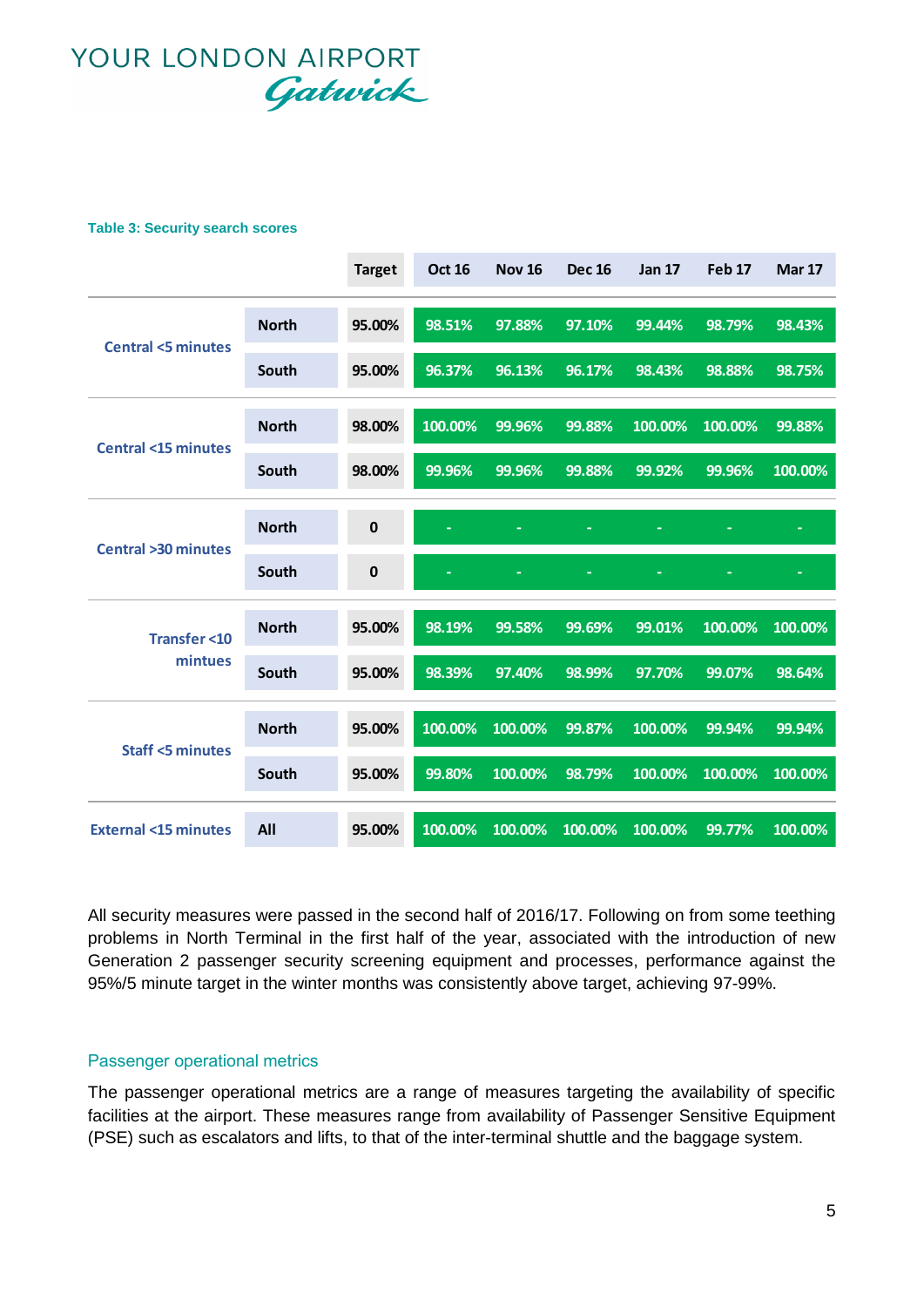#### **Table 4: Passenger operational scores**

|                                           |              | <b>Target</b> | <b>Oct 16</b> | <b>Nov 16</b> | <b>Dec 16</b> | <b>Jan 17</b> | <b>Feb 17</b> | <b>Mar 17</b> |
|-------------------------------------------|--------------|---------------|---------------|---------------|---------------|---------------|---------------|---------------|
| <b>PSE priority</b>                       | <b>North</b> | 99.00%        | 98.46%        | 99.36%        | 99.61%        | 99.34%        | 99.79%        | 99.77%        |
|                                           | South        | 99.00%        | 99.51%        | 99.70%        | 99.59%        | 99.55%        | 99.63%        | 99.61%        |
|                                           | <b>North</b> | 99.00%        | 99.43%        | 99.63%        | 99.47%        | 99.60%        | 99.56%        | 99.81%        |
| <b>PSE</b> general                        | South        | 99.00%        | 99.67%        | 99.64%        | 99.48%        | 99.68%        | 99.78%        | 99.71%        |
| <b>Shuttle - monthly</b>                  | One          | 99.00%        | 99.89%        | 100.00%       | 100.00%       | 100.00%       | 100.00%       | 100.00%       |
|                                           | <b>Both</b>  | 97.00%        | 99.53%        | 99.90%        | 99.47%        | 99.01%        | 99.78%        | 99.78%        |
| <b>Outbound baggage</b>                   | <b>North</b> | 97.00%        | 99.24%        | 99.87%        | 99.31%        | 99.31%        | 99.86%        | 99.86%        |
| <b>Daily</b>                              | South        | 97.00%        | 99.92%        | 99.63%        | 98.50%        | 98.50%        | 99.60%        | 99.27%        |
| <b>Outbound baggage</b><br><b>Monthly</b> | <b>North</b> | 99.00%        | 99.77%        | 99.96%        | 99.95%        | 99.95%        | 99.99%        | 99.98%        |
|                                           | South        | 99.00%        | 99.99%        | 99.93%        | 99.65%        | 99.65%        | 99.95%        | 99.96%        |
| <b>Arrivals baggage</b>                   | <b>North</b> | 99.00%        | 99.86%        | 99.88%        | 100.00%       | 100.00%       | 100.00%       | 100.00%       |
| reclaim availability                      | South        | 99.00%        | 99.94%        | 99.96%        | 99.53%        | 100.00%       | 100.00%       | 100.00%       |

Overall we achieved a very good performance across these measures, with only one single failure in October 2016 caused by the failure of a non-passenger facing lift in Jubilee house.

#### Airfield operational metrics

The airfield operational metrics, like the passenger operational metrics, measure the availability for use of specific assets.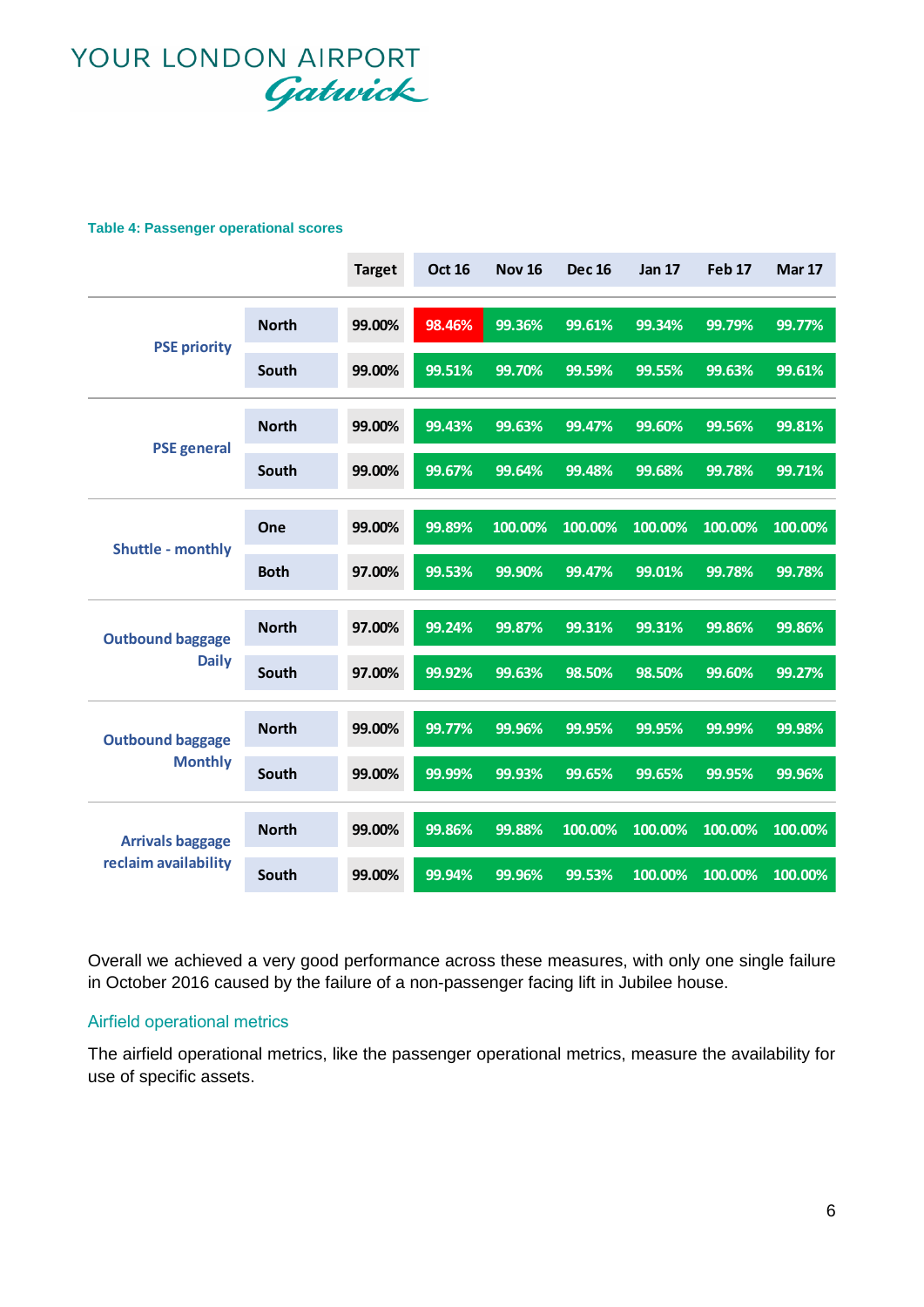#### **Table 5: Airfield operational scores**

|                        |                              | <b>Target</b> | <b>Oct 16</b> | <b>Nov 16</b> | <b>Dec 16</b> | <b>Jan 17</b> | <b>Feb 17</b> | <b>Mar 17</b> |
|------------------------|------------------------------|---------------|---------------|---------------|---------------|---------------|---------------|---------------|
|                        | <b>North</b>                 | 99.00%        | 99.94%        | 99.86%        | 99.94%        | 99.80%        | 100.00%       | 99.99%        |
| <b>Stands</b>          | South                        | 99.00%        | 99.92%        | 99.91%        | 99.92%        | 99.75%        | 99.99%        | 99.99%        |
|                        | <b>North</b>                 | 99.00%        | 99.87%        | 99.63%        | 99.88%        | 99.85%        | 99.88%        | 99.92%        |
|                        | <b>Jetties</b><br>South      | 99.00%        | 99.83%        | 99.90%        | 99.86%        | 99.84%        | 99.76%        | 99.62%        |
|                        | <b>North</b>                 | 95.00%        | 96.53%        | 96.53%        | 96.34%        | 96.28%        | 96.32%        | 96.34%        |
|                        | <b>Pier Service</b><br>South | 95.00%        | 97.82%        | 97.82%        | 97.68%        | 97.62%        | 97.44%        | 97.43%        |
|                        | <b>North</b>                 | 99.00%        | 99.21%        | 99.66%        | 99.96%        | 99.91%        | 99.94%        | 99.97%        |
| <b>FEGP</b>            | South                        | 99.00%        | 99.97%        | 100.00%       | 99.92%        | 99.13%        | 99.69%        | 99.87%        |
| <b>Congestion term</b> | All                          | $\bf{0}$      |               | ۳             | ٠             | ۳             |               |               |

All the airline operational metrics targets were met in the second half of 2016/17.

### Airline Service Standards

Airline Service Standards are the performance metrics which we apply to our airline customers. These are targeted at areas we identified in our Commitments as being of key concern to our passengers, but which are not under our direct control.

The two metrics we identified in our Commitments which are important that airlines meet are inbound baggage delivery and check-in queuing. These two functions are both controlled by the airlines but delivered by the airline's nominated ground handling company. The metrics are designed to create an incentive for airlines to deliver a minimum level of service acceptable to passengers in these areas. If an airline fails to achieve the target in a given month, then a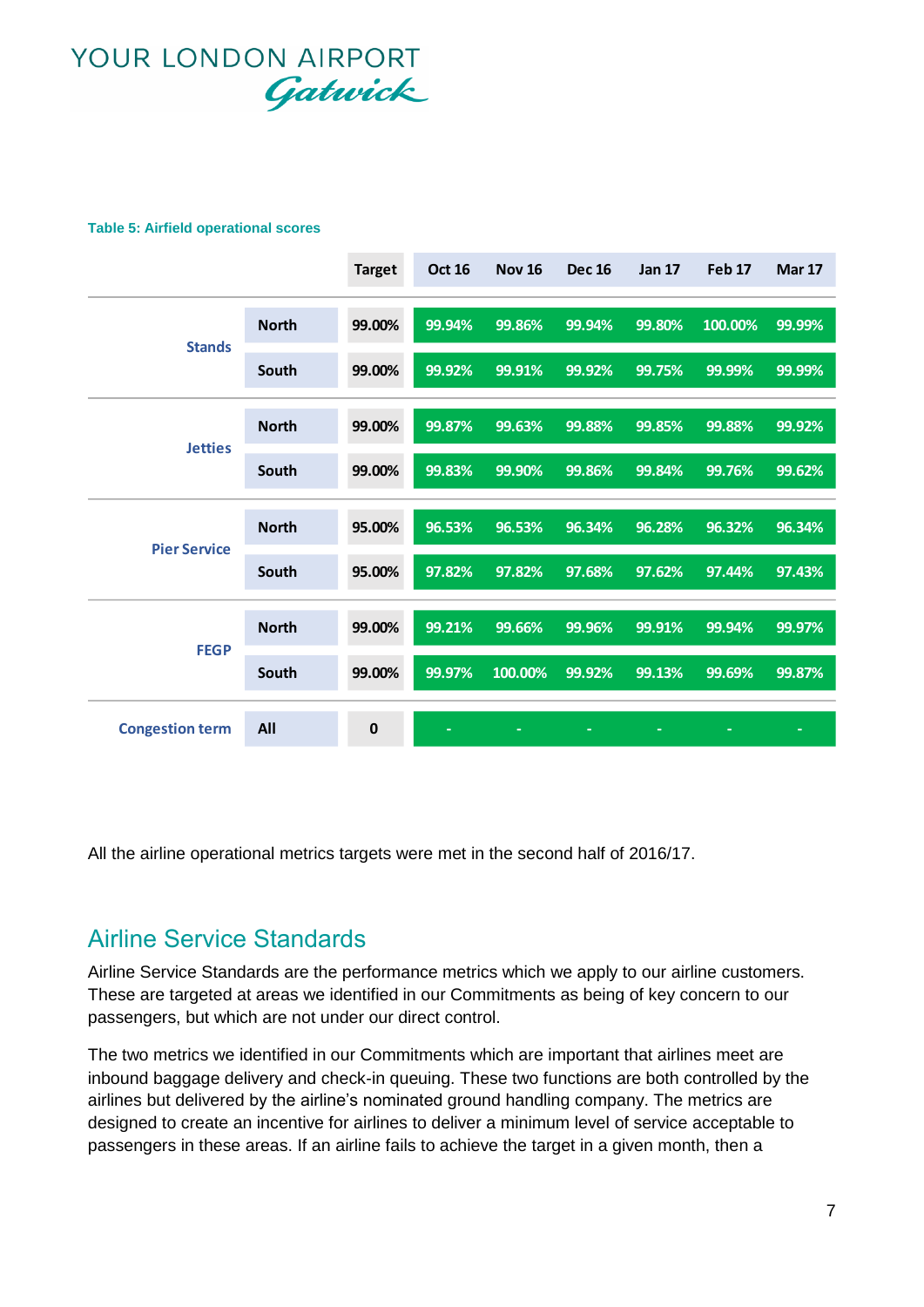

deduction is made from any Core Service Standard rebate they would otherwise have been entitled to in that month. If no rebate is owed (because Gatwick met all relevant service standards in that month), then the airline concerned is not subject to any financial penalty.

#### Inbound Baggage Delivery

The first airline service standards measure is inbound baggage delivery. The standard is divided into separate metrics for small/medium sized aircraft (such as a Boeing 737 or Airbus A319) and large aircraft (such as Boeing 777, Airbus A380 or Boeing Dreamliners). The target is for the last bag off an aircraft to be delivered to the baggage carousel (for pickup by a passenger) within 35 minutes of the aircraft arriving on stand for small and medium sized aircraft and within 50 minutes for large aircraft. Gatwick Airport incentivises its airline users to achieve these targets for at least 95% of respective flights each month.

#### **Table 5: Baggage delivery performance**

|                        |                 | <b>Target</b> | <b>Oct 16</b> | <b>Nov 16</b> | <b>Dec 16</b> | <b>Jan 17</b> | Feb 17 | <b>Mar 17</b> |
|------------------------|-----------------|---------------|---------------|---------------|---------------|---------------|--------|---------------|
|                        |                 |               |               |               |               |               |        |               |
|                        | $<$ 55 min      | 97.00%        | 99.40%        | 99.30%        | 98.15%        | 99.20%        | 98.49% | 99.10%        |
|                        |                 |               |               |               |               |               |        |               |
| <b>Inbound baggage</b> | S/M < 35<br>min | 95.00%        | 90.62%        | 94.68%        | 91.75%        | 89.61%        | 91.64% | 93.69%        |
|                        |                 |               |               |               |               |               |        |               |
|                        | $L < 50$ min    | 95.00%        | 95.04%        | 92.15%        | 88.85%        | 88.34%        | 89.63% | 93.81%        |

#### **Chart 1 Variation in baggage delivery performance of top 5 airlines**

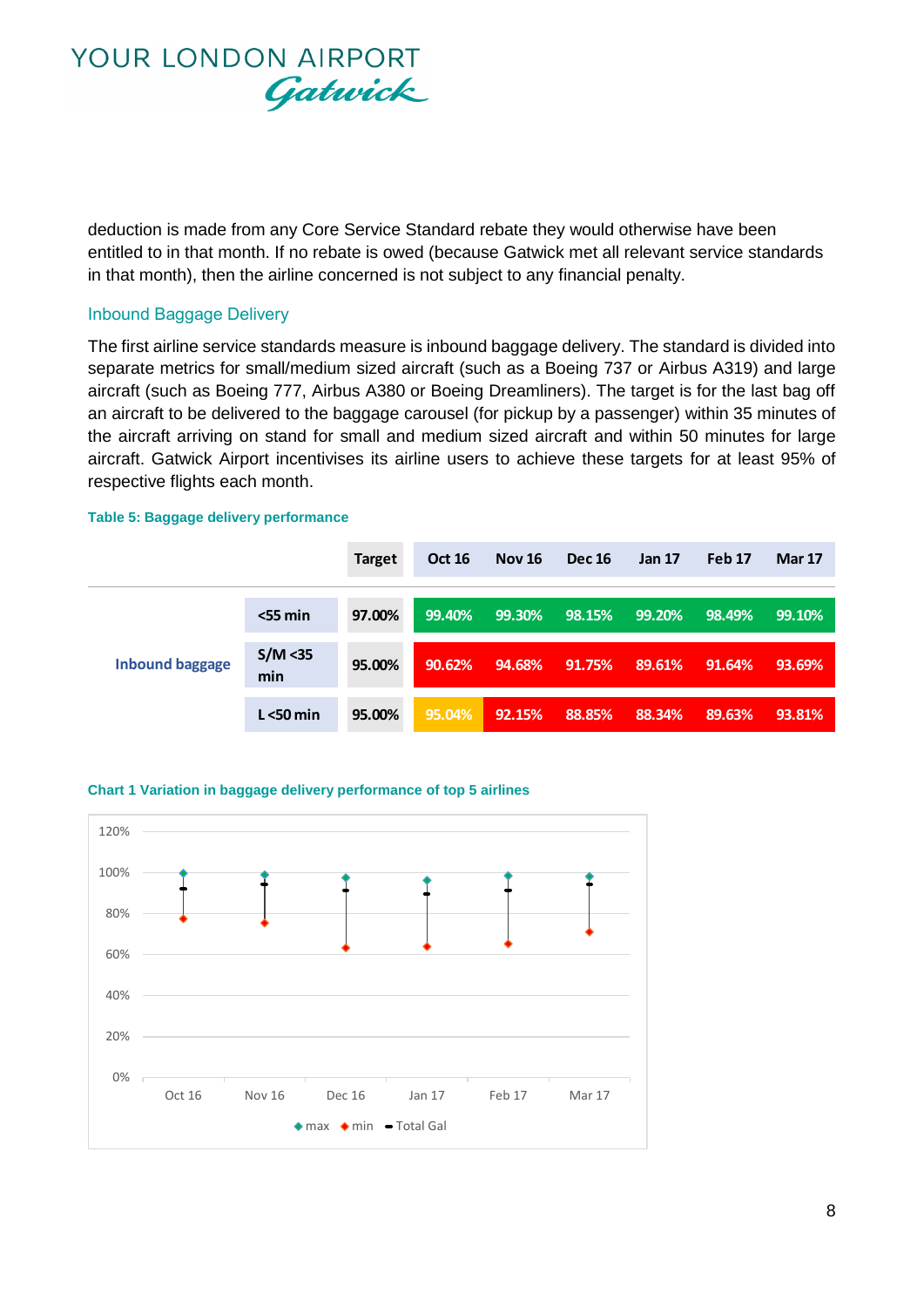

In addition to this, Gatwick operates an incentive scheme for inbound baggage for the ground handlers (top line in table above). As in previous years there is a variation in performance between carriers and agents, and over the summer the financial difficulties of Aviator has negatively impacted on the baggage delivery performance of its customer airlines.

#### Check in Queuing

In our Commitments, we indicated that this metric would be introduced once a robust measurement system had been identified. This metric was not yet operational during 2016/17. A suitable measurement system was trialled in this period and has now been deployed in check-in zones across the airport. The metric has been switched on within Airline Service Standards from April 2017 and will be included in the next performance report, for the first half of 2017/18.

The new queue measurement system also enables us to offer services to both airlines and passengers. Real time information to airlines should enable better real time service delivery and improved resource scheduling. We may also be able to provide passengers with expected queue time information to help them better manage their travel as well as airline choice.

### Other performance indicator

#### On time performance

On time performance is not part of the core or airline service standards, however it is important to passengers, airlines and airports.

On time performance is driven by a range of different factors, including:

- Weather (such as high wind, snow, thunderstorms)
- Air space congestion and disruption
- Airline schedules
- Ground handling performance
- Ramp congestion

The table below illustrates how airline punctuality varied month by month during the second half of 2016/17. The percentage of departures on time over this period averaged 72.51% each month. Although still below Gatwick's target of 77%, punctuality improved in the first quarter of 2017, rising to 74.65%, which is 1.2 percentage points above the monthly average for the first quarter of 2016. It is important to note that at an airport of the size and complexity of Gatwick airline-specific factors, such as ground handling performance, can have wider effects. For example, if an airline struggles to offload baggage from an aircraft on time, then this might have an impact not only on the directly affected aircraft, but also on the next aircraft due to use the affected stand.